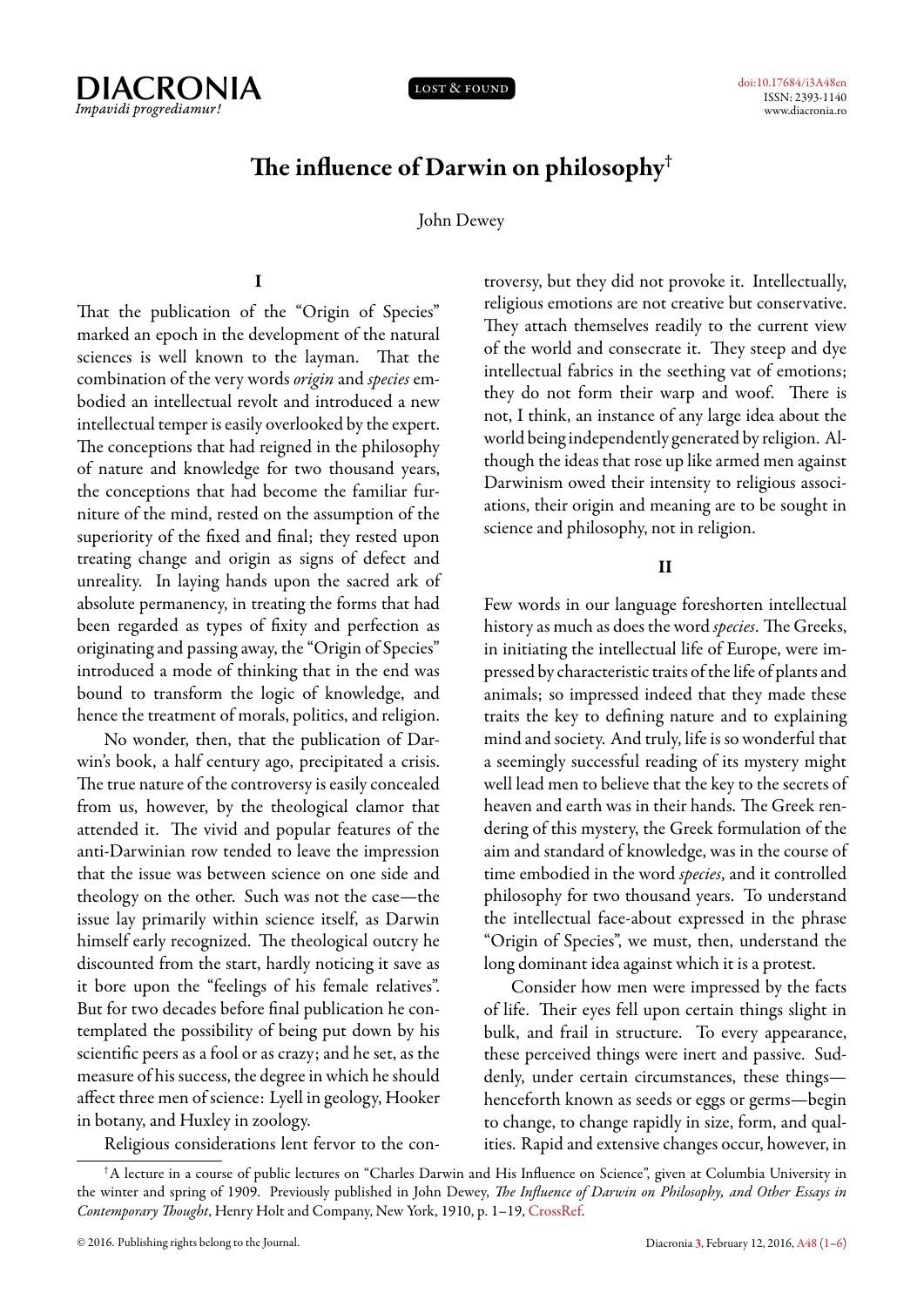many things—as when wood is touched by fire. But the changes in the living thing are orderly; they are cumulative; they tend constantly in one direction; they do not, like other changes, destroy or consume, or pass fruitless into wandering flux; they realize and fulfil. Each successive stage, no matter how unlike its predecessor, preserves its net effect and also prepares the way for a fuller activity on the part of its successor. In living beings, changes do not happen as they seem to happen elsewhere, any which way; the earlier changes are regulated in view of later results. This progressive organization does not cease till there is achieved a true final term, a *τελὸς*, a completed, perfected end. This final form exercises in turn a plenitude of functions, not the least noteworthy of which is production of germs like those from which it took its own origin, germs capable of the same cycle of self-fulfilling activity.

But the whole miraculous tale is not yet told. The same drama is enacted to the same destiny in countless myriads of individuals so sundered in time, so severed in space, that they have no opportunity for mutual consultation and no means of interaction. As an old writer quaintly said, "things of the same kind go through the same formalities"—celebrate, as it were, the same ceremonial rites.

This formal activity which operates throughout a series of changes and holds them to a single course; which subordinates their aimless flux to its own perfect manifestation; which, leaping the boundaries of space and time, keeps individuals distant in space and remote in time to a uniform type of structure and function: this principle seemed to give insight into the very nature of reality itself. To it Aristotle gave the name, *εῖδος*.This term the scholastics translated as *species*.

The force of this term was deepened by its application to everything in the universe that observes order in flux and manifests constancy through change. From the casual drift of daily weather, through the uneven recurrence of seasons and unequal return of seed time and harvest, up to the majestic sweep of the heavens—the image of eternity in time—and from this to the unchanging pure and contemplative intelligence beyond nature lies one unbroken fulfilment of ends. Nature as a whole is a progressive realization of purpose strictly comparable to the realization of purpose in any single plant or animal.

The conception of *εῖδος*, species, a fixed form and

final cause, was the central principle of knowledge as well as of nature. Upon it rested the logic of science. Change as change is mere flux and lapse; it insults intelligence. Genuinely to know is to grasp a permanent end that realizes itself through changes, holding them thereby within the metes and bounds of fixed truth. Completely to know is to relate all special forms to their one single end and good: pure contemplative intelligence. Since, however, the scene of nature which directly confronts us is in change, nature as directly and practically experienced does not satisfy the conditions of knowledge. Human experience is in flux, and hence the instrumentalities of sense-perception and of inference based upon observation are condemned in advance. Science is compelled to aim at realities lying behind and beyond the processes of nature, and to carry on its search for these realities by means of rational forms transcending ordinary modes of perception and inference.

There are, indeed, but two alternative courses. We must either find the appropriate objects and organs of knowledge in the mutual interactions of changing things; or else, to escape the infection of change, we *must* seek them in some transcendent and supernal region. The human mind, deliberately as it were, exhausted the logic of the changeless, the final, and the transcendent, before it essayed adventure on the pathless wastes of generation and transformation. We dispose all too easily of the efforts of the schoolmen to interpret nature and mind in terms of real essences, hidden forms, and occult faculties, forgetful of the seriousness and dignity of the ideas that lay behind. We dispose of them by laughing at the famous gentleman who accounted for the fact that opium put people to sleep on the ground it had a dormitive faculty. But the doctrine, held in our own day, that knowledge of the plant that yields the poppy consists in referring the peculiarities of an individual to a type, to a universal form, a doctrine so firmly established that any other method of knowing was conceived to be unphilosophical and unscientific, is a survival of precisely the same logic. This identity of conception in the scholastic and anti-Darwinian theory may well suggest greater sympathy for what has become unfamiliar as well as greater humility regarding the further unfamiliarities that history has in store.

Darwin was not, of course, the first to question the classic philosophy of nature and of knowledge.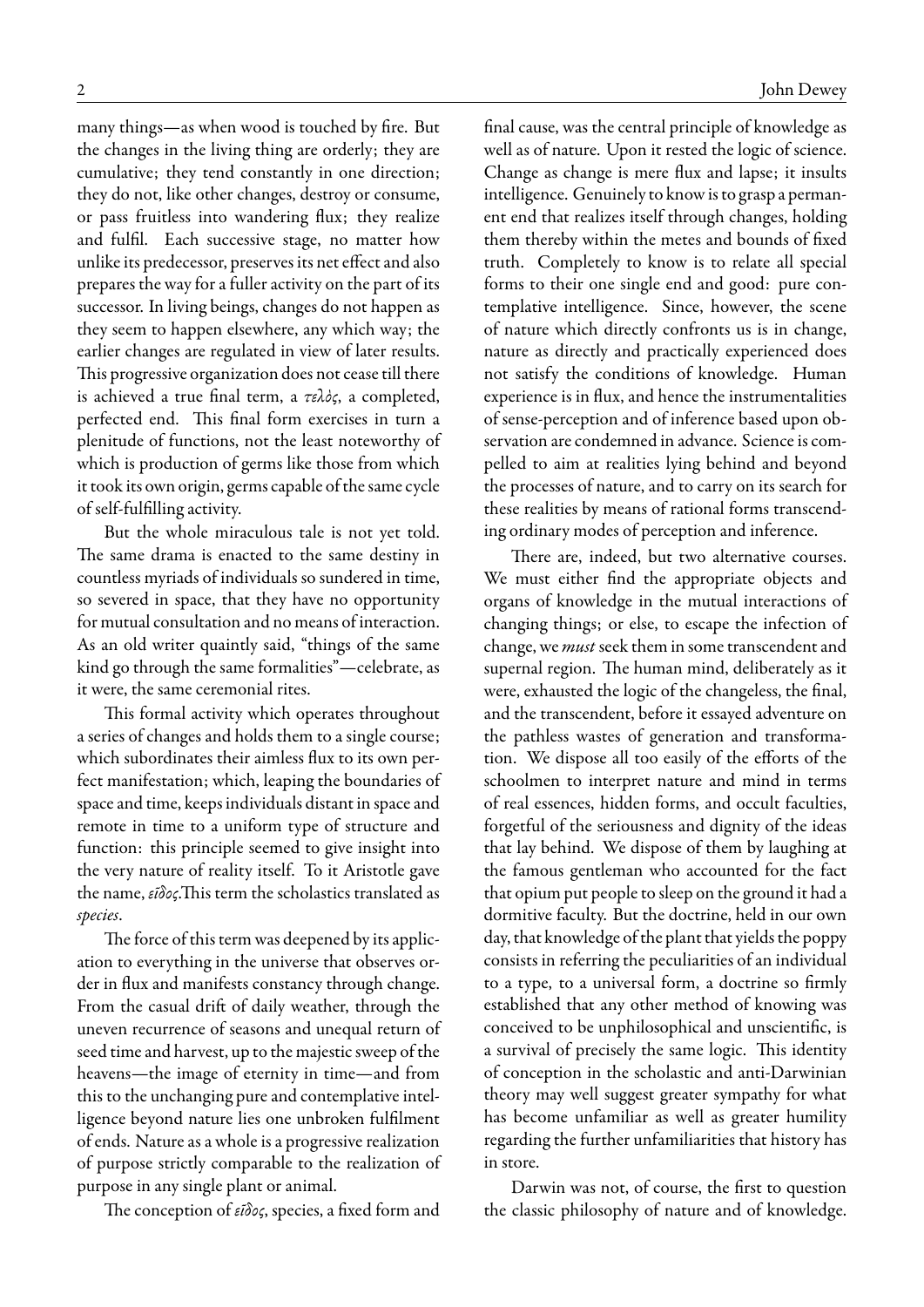The beginnings of the revolution are in the physical science of the sixteenth and seventeenth centuries. When Galileo said: "It is my opinion that the earth is very noble and admirable by reason of so many and so different alterations and generations which are incessantly made therein", he expressed the changed temper that was coming over the world; the transfer of interest from the permanent to the changing. When Descartes said: "The nature of physical things is much more easily conceived when they are beheld coming gradually into existence, than when they are only considered as produced at once in a finished and perfect state", the modern world became self-conscious of the logic that was henceforth to control it, the logic of which Darwin's "Origin of Species" is the latest scientific achievement. Without the methods of Copernicus, Kepler, Galileo, and their successors in astronomy, physics, and chemistry, Darwin would have been helpless in the organic sciences. But prior to Darwin the impact of the new scientific method upon life, mind, and politics, had been arrested, because between these ideal or moral interests and the inorganic world intervened the kingdom of plants and animals. The gates of the garden of life were barred to the new ideas; and only through this garden was there access to mind and politics. The influence of Darwin upon philosophy resides in his having conquered the phenomena of life for the principle of transition, and thereby freed the new logic for application to mind and morals and life. When he said of species what Galileo had said of the earth, *e pur se muove*, he emancipated, once for all, genetic and experimental ideas as an organon of asking questions and looking for explanations.

### **III**

The exact bearings upon philosophy of the new logical outlook are, of course, as yet, uncertain and inchoate. We live in the twilight of intellectual transition. One must add the rashness of the prophet to the stubbornness of the partizan to venture a systematic exposition of the influence upon philosophy of the Darwinian method. At best, we can but inquire as to its general bearing—the effect upon mental temper and complexion, upon that body of half-conscious, half-instinctive intellectual aversions and preferences which determine, after all, our more deliberate intellectual enterprises. In this vague inquiry there happens to exist as a kind of touchstone a

problem of long historic currency that has also been much discussed in Darwinian literature. I refer to the old problem of design *versus*chance, mind *versus* matter, as the causal explanation, first or final, of things.

As we have already seen, the classic notion of *species* carried with it the idea of purpose. In all living forms, a specific type is present directing the earlier stages of growth to the realization of its own perfection. Since this purposive regulative principle is not visible to the senses, it follows that it must be an ideal or rational force. Since, however, the perfect form is gradually approximated through the sensible changes, it also follows that in and through a sensible realm a rational ideal force is working out its own ultimate manifestation. These inferences were extended to nature: (*a*) She does nothing in vain; but all for an ulterior purpose. (*b*) Within natural sensible events there is therefore contained a spiritual causal force, which as spiritual escapes perception, but is apprehended by an enlightened reason. (*c*) The manifestation of this principle brings about a subordination of matter and sense to its own realization, and this ultimate fulfilment is the goal of nature and of man. The design argument thus operated in two directions. Purposefulness accounted for the intelligibility of nature and the possibility of science, while the absolute or cosmic character of this purposefulness gave sanction and worth to the moral and religious endeavors of man. Science was underpinned and morals authorized by one and the same principle, and their mutual agreement was eternally guaranteed.

This philosophy remained, in spite of sceptical and polemic outbursts, the official and the regnant philosophy of Europe for over two thousand years. The expulsion of fixed first and final causes from astronomy, physics, and chemistry had indeed given the doctrine something of a shock. But, on the other hand, increased acquaintance with the details of plant and animal life operated as a counterbalance and perhaps even strengthened the argument from design. The marvelous adaptations of organisms to their environment, of organs to the organism, of unlike parts of a complex organ—like the eye—to the organ itself; the foreshadowing by lower forms of the higher; the preparation in earlier stages of growth for organs that only later had their functioning—these things were increasingly recognized with the progress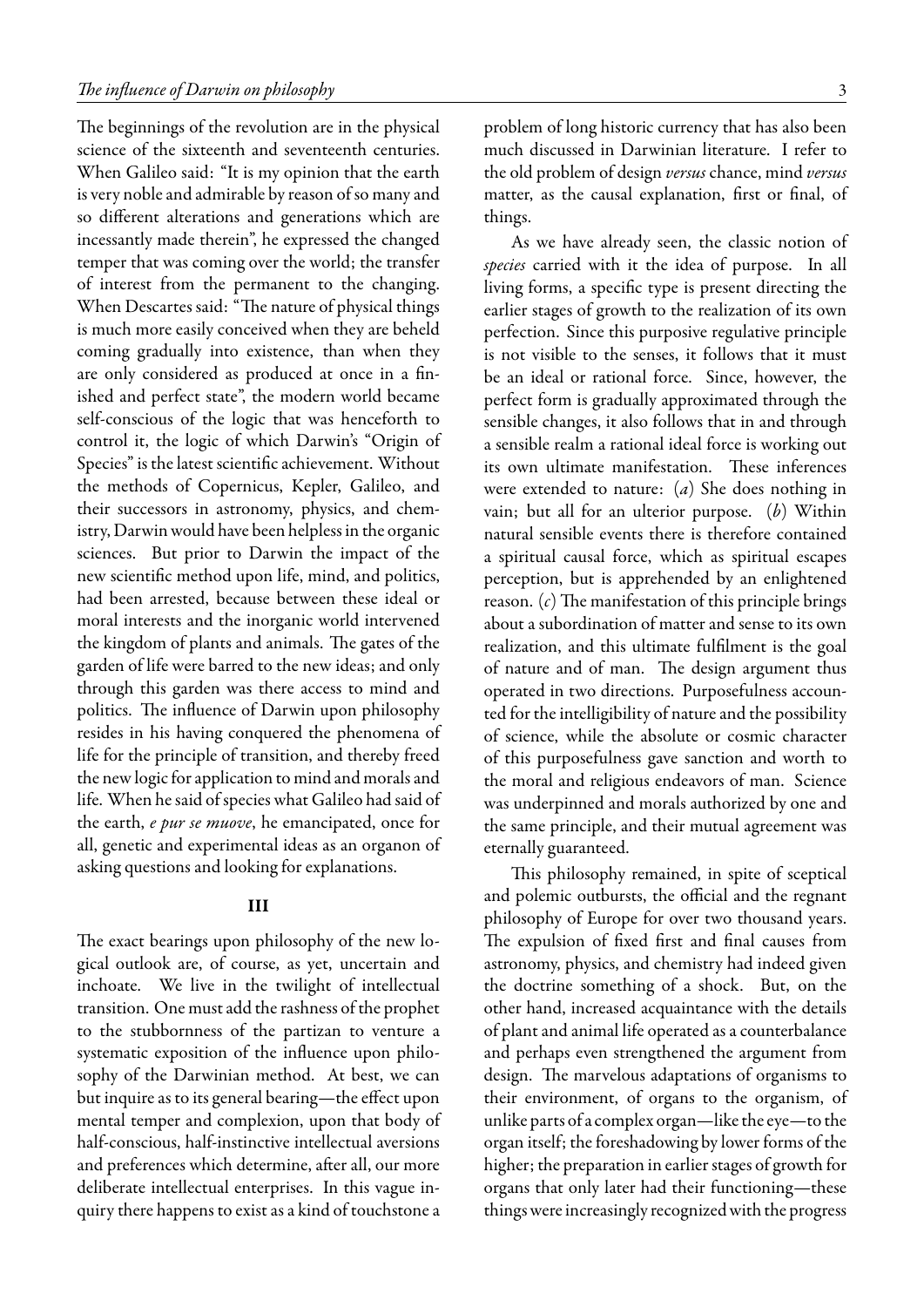of botany, zoology, paleontology, and embryology. Together, they added such prestige to the design argument that by the late eighteenth century it was, as approved by the sciences of organic life, the central point of theistic and idealistic philosophy.

The Darwinian principle of natural selection cut straight under this philosophy. If all organic adaptations are due simply to constant variation and the elimination of those variations which are harmful in the struggle for existence that is brought about by excessive reproduction, there is no call for a prior intelligent causal force to plan and preordain them. Hostile critics charged Darwin with materialism and with making chance the cause of the universe.

Some naturalists, like Asa Gray, favored the Darwinian principle and attempted to reconcile it with design. Gray held to what may be called design on the installment plan. If we conceive the "stream of variations" to be itself intended, we may suppose that each successive variation was designed from the first to be selected. In that case, variation, struggle, and selection simply define the mechanism of "secondary causes" through which the "first cause" acts; and the doctrine of design is none the worse off because we know more of its *modus operandi*.

Darwin could not accept this mediating proposal. He admits or rather he asserts that it is "impossible to conceive this immense and wonderful universe including man with his capacity of looking far backwards and far into futurity as the result of blind chance or necessity"<sup>[1](#page-3-0)</sup>. But nevertheless he holds that since variations are in useless as well as useful directions, and since the latter are sifted out simply by the stress of the conditions of struggle for existence, the design argument as applied to living beings is unjustifiable; and its lack of support there deprives it of scientific value as applied to nature in general. If the variations of the pigeon, which under artificial selection give the pouter pigeon, are not preordained for the sake of the breeder, by what logic do we argue that variations resulting in natural species are pre-designed?<sup>[2](#page-3-1)</sup>.

### **IV**

So much for some of the more obvious facts of the discussion of design *versus* chance, as causal prin-

Darwin concluded that the impossibility of assigning the world to chance as a whole and to design in its parts indicated the insolubility of the question. Two radically different reasons, however, may be given as to why a problem is insoluble. One reason is that the problem is too high for intelligence; the other is that the question in its very asking makes assumptions that render the question meaningless. The latter alternative is unerringly pointed to in the celebrated case of design versus chance. Once admit that the sole verifiable or fruitful object of knowledge is the particular set of changes that generate the object of study together with the consequences that then flow from it, and no intelligible question can be asked about what, by assumption, lies outside. To assert—as is often asserted—that specific values of particular truth, social bonds and forms of beauty, if they can be shown to be generated by concretely knowable conditions, are meaningless and in vain; to assert that they are justified only when they and their particular causes and effects have all at once been gathered up into some inclusive first cause and some exhaustive final goal, is intellectual atavism. Such argumentation is reversion to the logic that explained the extinction of fire by water through the formal essence of aqueousness and the quenching of thirst by water through the final cause of aqueousness. Whether used in the case of the special event or that of life as a whole, such logic only abstracts some aspect of the existing course of events in order to reduplicate it as a petrified eternal principle by which to explain the very changes of which it is the formalization.

When Henry Sidgwick casually remarked in a letter that as he grew older his interest in what or who made the world was altered into interest in what

ciples of nature and of life as a whole. We brought up this discussion, you recall, as a crucial instance. What does our touchstone indicate as to the bearing of Darwinian ideas upon philosophy? In the first place, the new logic outlaws, flanks, dismisses—what you will—one type of problems and substitutes for it another type. Philosophy forswears inquiry after absolute origins and absolute finalities in order to explore specific values and the specific conditions that generate them.

<span id="page-3-1"></span><span id="page-3-0"></span><sup>&</sup>lt;sup>1</sup>"Life and Letters", vol. I, p. 282; cf. 285.

 $^{2}$ "Life and Letters", vol. II, p. 146, 170, 245; vol. I, p. 283–284. See also the closing portion of his "Variations of Animals and Plants under Domestication".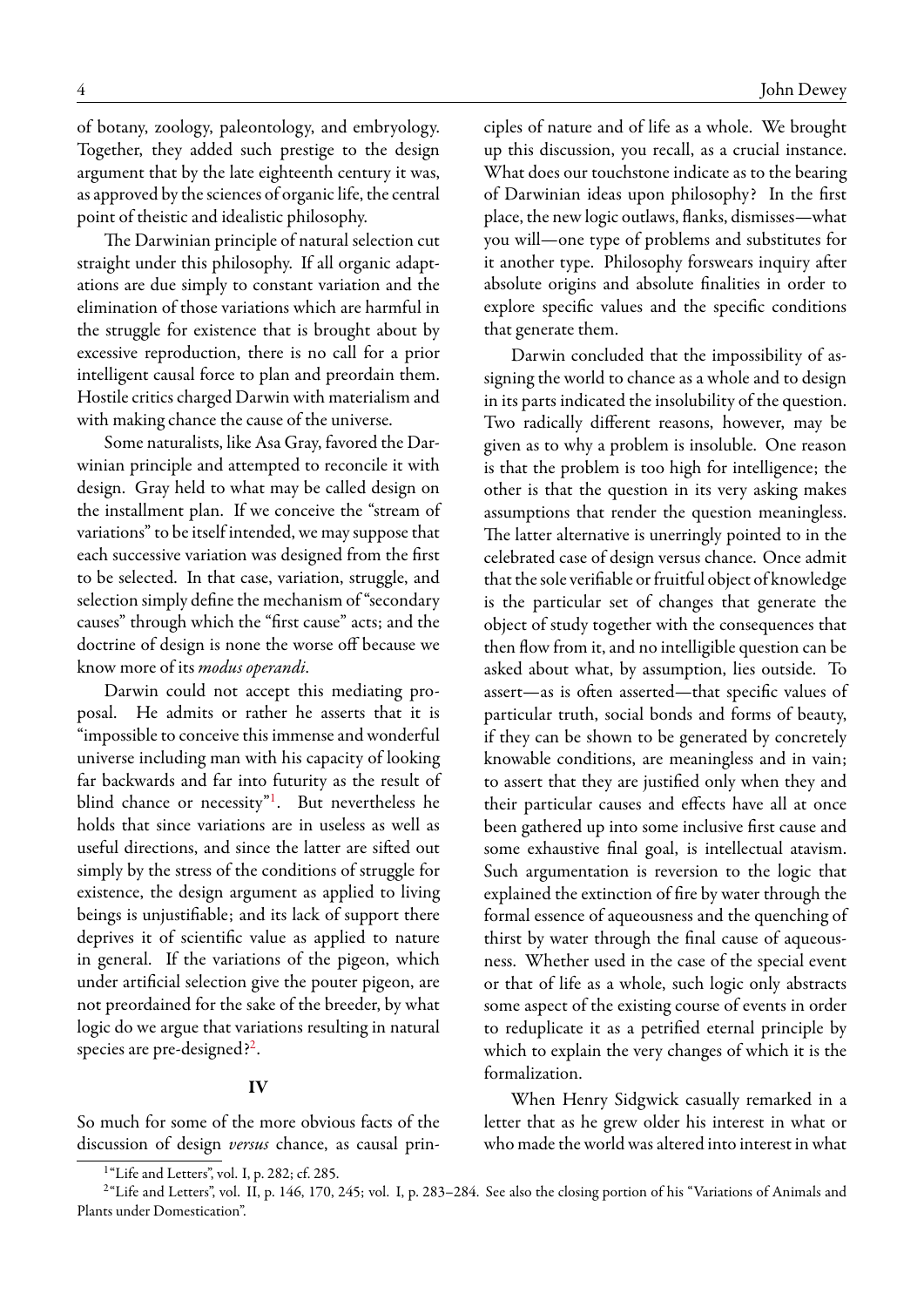kind of a world it is anyway, his voicing of a common experience of our own day illustrates also the nature of that intellectual transformation effected by the Darwinian logic. Interest shifts from the wholesale essence back of special changes to the question of how special changes serve and defeat concrete purposes; shifts from an intelligence that shaped things once for all to the particular intelligences which things are even now shaping; shifts from an ultimate goal of good to the direct increments of justice and happiness that intelligent administration of existent conditions may beget and that present carelessness or stupidity will destroy or forego.

In the second place, the classic type of logic inevitably set philosophy upon proving that life *must* have certain qualities and values—no matter how experience presents the matter—because of some remote cause and eventual goal. The duty of wholesale justification inevitably accompanies all thinking that makes the meaning of special occurrences depend upon something that once and for all lies behind them. The habit of derogating from present meanings and uses prevents our looking the facts of experience in the face; it prevents serious acknowledgment of the evils they present and serious concern with the goods they promise but do not as yet fulfil. It turns thought to the business of finding a wholesale transcendent remedy for the one and guarantee for the other. One is reminded of the way many moralists and theologians greeted Herbert Spencer's recognition of an unknowable energy from which welled up the phenomenal physical processes without and the conscious operations within. Merely because Spencer labeled his unknowable energy "God", this faded piece of metaphysical goods was greeted as an important and grateful concession to the reality of the spiritual realm. Were it not for the deep hold of the habit of seeking justification for ideal values in the remote and transcendent, surely this reference of them to an unknowable absolute would be despised in comparison with the demonstrations of experience that knowable energies are daily generating about us precious values.

The displacing of this wholesale type of philosophy will doubtless not arrive by sheer logical disproof, but rather by growing recognition of its futility. Were it a thousand times true that opium produces sleep because of its dormitive energy, yet the inducing of sleep in the tired, and the recovery to waking life of the poisoned, would not be thereby one least step forwarded. And were it a thousand times dialectically demonstrated that life as a whole is regulated by a transcendent principle to a final inclusive goal, none the less truth and error, health and disease, good and evil, hope and fear in the concrete, would remain just what and where they now are. To improve our education, to ameliorate our manners, to advance our politics, we must have recourse to specific conditions of generation.

Finally, the new logic introduces responsibility into the intellectual life. To idealize and rationalize the universe at large is after all a confession of inability to master the courses of things that specifically concern us. As long as mankind suffered from this impotency, it naturally shifted a burden of responsibility that it could not carry over to the more competent shoulders of the transcendent cause. But if insight into specific conditions of value and into specific consequences of ideas is possible, philosophy must in time become a method of locating and interpreting the more serious of the conflicts that occur in life, and a method of projecting ways for dealing with them: a method of moral and political diagnosis and prognosis.

The claim to formulate *a priori* the legislative constitution of the universe is by its nature a claim that may lead to elaborate dialectic developments. But it is also one that removes these very conclusions from subjection to experimental test, for, by definition, these results make no differences in the detailed course of events. But a philosophy that humbles its pretensions to the work of projecting hypotheses for the education and conduct of mind, individual and social, is thereby subjected to test by the way in which the ideas it propounds work out in practice. In having modesty forced upon it, philosophy also acquires responsibility.

Doubtless I seem to have violated the implied promise of my earlier remarks and to have turned both prophet and partizan. But in anticipating the direction of the transformations in philosophy to be wrought by the Darwinian genetic and experimental logic, I do not profess to speak for any save those who yield themselves consciously or unconsciously to this logic. No one can fairly deny that at present there are two effects of the Darwinian mode of thinking. On the one hand, there are making many sincere and vital efforts to revise our traditional philosophic